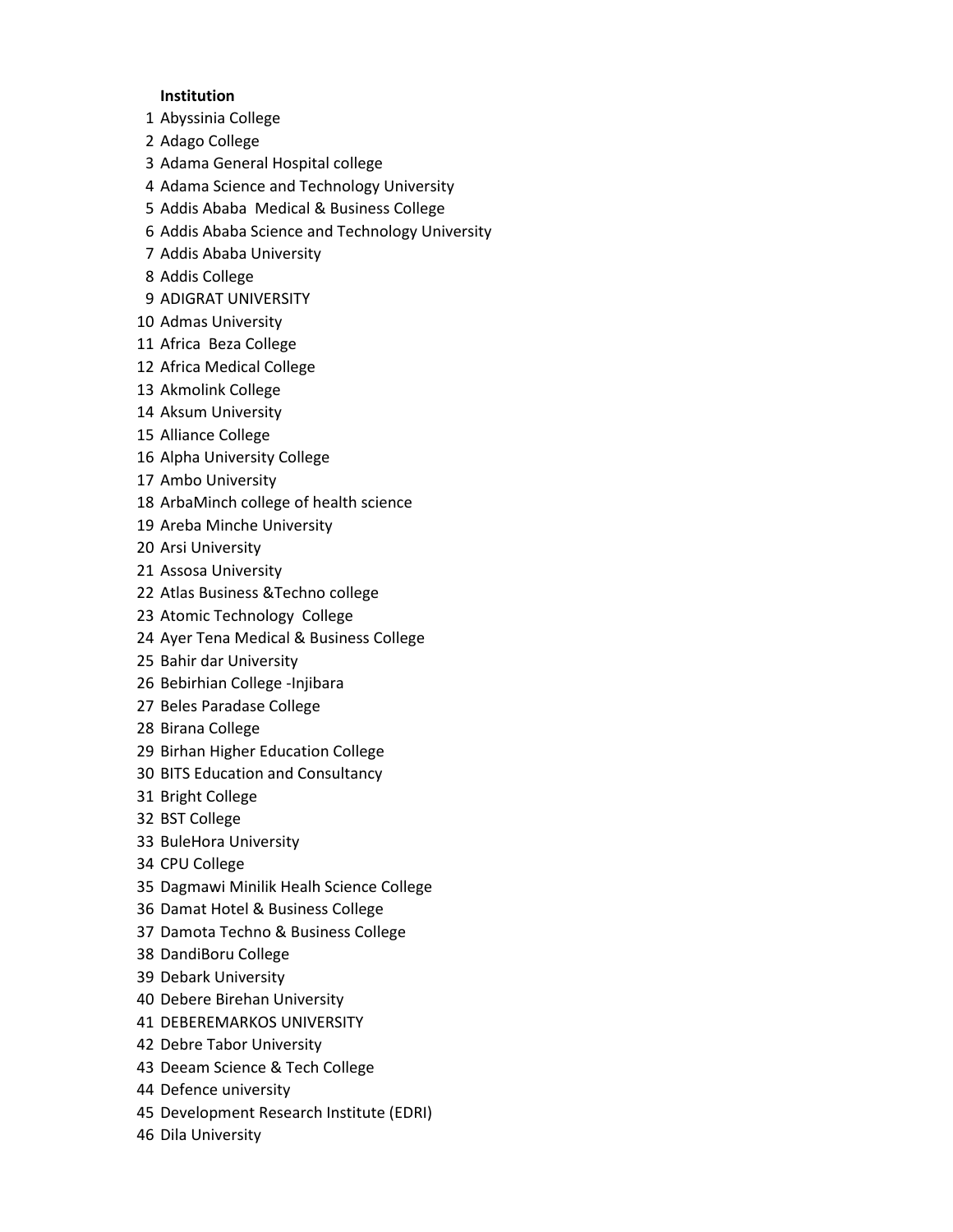- Dima Technology College
- Diredewa University
- East Africa College
- Edvack College
- Enat College
- Enjibara University
- Ethio Lens College
- Ethio Rise College
- Ethio Smart College
- Ethio Star College
- Ethiopian Biotechnology Institute
- Ethiopian Civil Service University
- Ethiopian Management Institute
- Ethiopian Public Health Institute
- Falcon College
- Fura College -almura Camp
- GABST College
- Gage College
- Gambella University
- Gamby College of Medical Science
- Genfel College
- Gish Abay College
- Gloal Service College
- Global Bridge College
- Golden State College of bus& Techno.
- Grand Higher Education Services PLC
- Grand lit College
- Great land College
- Green Land College
- Green Research & Development Institute (GRDI)
- GT College
- Hamelin College of Midwives
- Haramaya University
- Harambee University College
- HAWASSA UNIVERSITY
- HebreBher College
- Highland College
- Hope College of Business &Technology
- IBEX College
- Ifnana College
- Infolink College
- Information Networking Security Agency
- IQ College
- Jigdan College
- Jigjiga Universit
- Jimma University
- Jinka University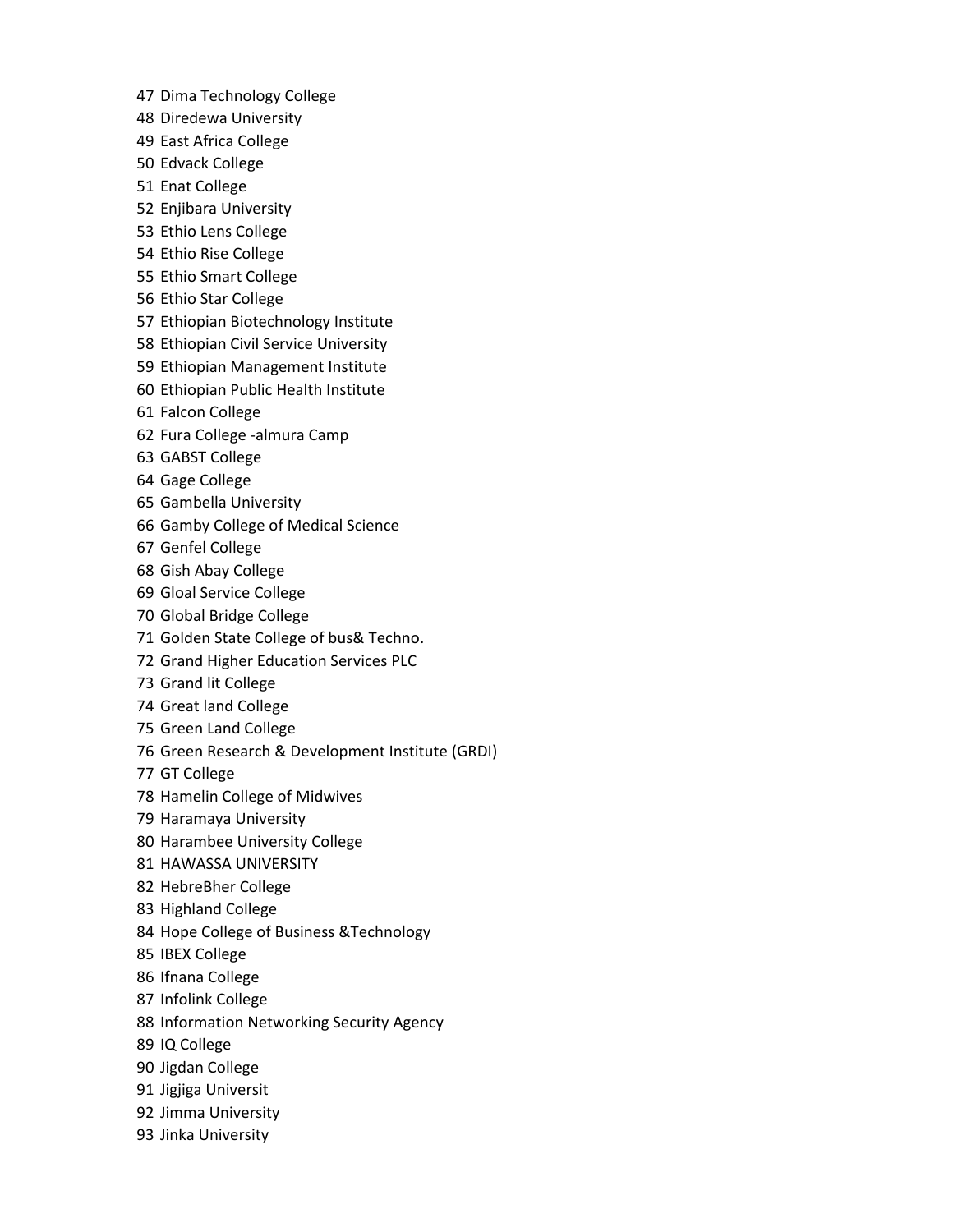- KB International Business &Tech Co
- Kebrdihar University
- KOTBE METROPOLITAN University
- Kushland College
- Ledeg Midwifery College
- Life Map H Learning
- Lucy College
- Lucy Consulting Engeeners
- Lunar International College
- MEDAWELABU UNIVERSITY
- Mekdela Amba University
- MEKELLE UNIVERSITY
- Merry Land International College
- Metal Industry Development Institute
- Metu University
- Micro Link Information Technology College
- Millennium College of Medicine
- MisrakeGhion College
- MIZAN TEPE UNIVERSITY
- Nasa College
- National Aviation College
- National Education College
- Networke College
- New Abyssinia College
- New Generation University college
- New Global Vision College
- New Life College
- Noble International College
- Oda Bulti University
- Oxfo Business &Technology College
- Paradise Valley College
- Paramed College /Arbaminch/
- PBTAfrica College
- PESC Information Systems College
- Pharma College
- Premium Quality Education
- Pretor Business College
- Queens College
- RADA College
- Rift Valley University
- Royal College
- SANTE Medical College
- SATA Techno & Business College
- Sebastopol College
- Select Business& Techno College
- SEMERA UNIVERSITY
- Shalom college